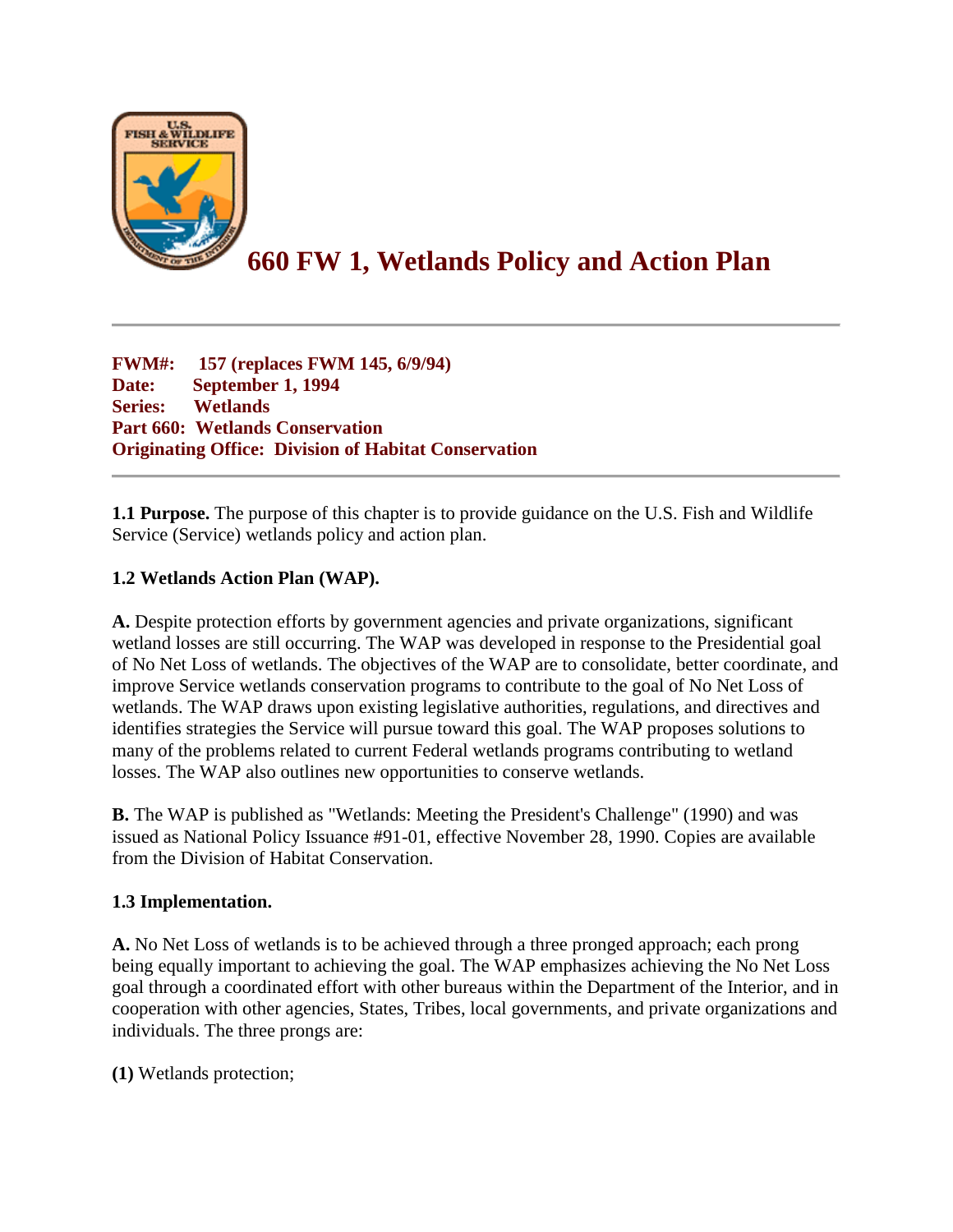**(2)** Wetlands restoration, enhancement, and management; and

**(3)** Wetlands research, information, and education.

**B.** Efforts to achieve No Net Loss of wetlands are to be integrated into all existing and future Service programs at the Field Office, Regional Office, and Headquarters levels.

**1.4 Authorities.** The Service will use existing policies, programs, and authorities to implement the WAP.

**A.** Some of the existing authorities that mandate major wetlands conservation efforts to the Service include:

**(1)** 16 U.S.C. 668dd-668ee, National Wildlife Refuge System Administration Act of 1966;

**(2)** P.L. 99-645, 16 U.S.C. 3931 (as amended by P.L. 102-440), Emergency Wetlands Resources Act of 1986 (as amended by the Wild Exotic Bird Conservation Act of 1992);

**(3)** 16 U.S.C. 661-666(e) as amended, Fish and Wildlife Coordination Act of 1934;

**(4)** 16 U.S.C. 715-715d, Migratory Bird Conservation Act of 1929;

**(5)** P.L. 101-233, 16 U.S.C. 4401-4412, North American Wetlands Conservation Act of 1989;

**(6)** P.L. 101-233, North American Waterfowl Conservation Act of 1989;

**(7)** 16 U.S.C. 3951 et seq., Coastal Wetlands Planning, Protection, and Restoration Act of 1990.

**B.** The Service will also use existing authorities that establish cooperative roles between the Service and other Federal agencies for wetland conservation purposes. Some of these authorities are:

**(1)** 33 U.S.C. 1251-1387, Clean Water Act of 1977, as amended;

**(2)** P.L. 101-624, 16 U.S.C. 3801-3845, Food Security Act of 1985 (as amended by the Food, Agriculture, Conservation, and Trade Act of 1990);

**(3)** 90 Stat. 2921, Water Resources Development Act of 1976.

#### **1.5 Responsibilities.**

**A. Headquarters.** The Assistant Director - Ecological Services is responsible for developing wetlands policy. The Division of Habitat Conservation is responsible for developing guidance to further meet the goals under No Net Loss. In addition, the Division is responsible for modifying the WAP to reflect new policy directives or programs, and for maintaining and distributing copies.